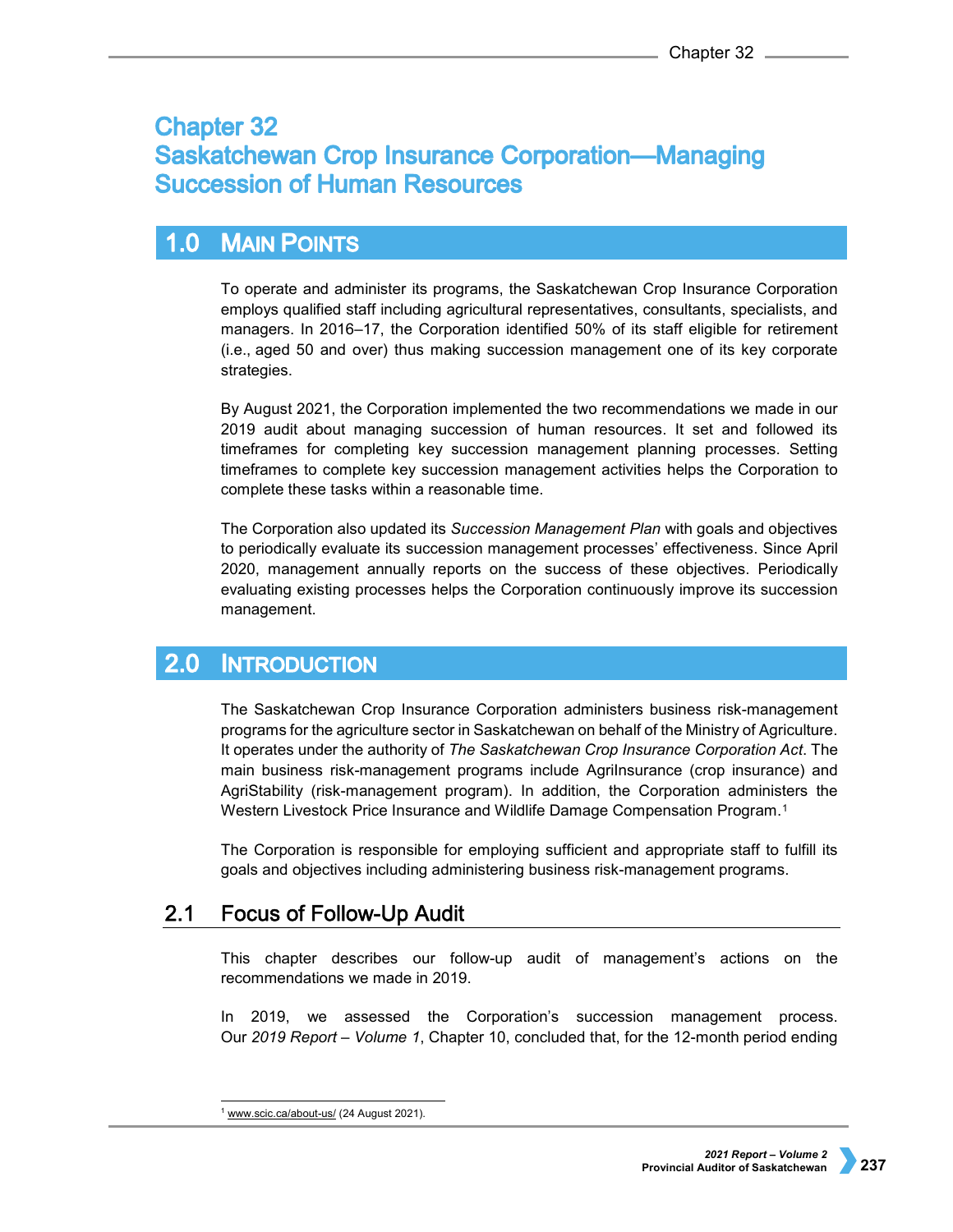January 31, 2019, Saskatchewan Crop Insurance Corporation had effective succession management processes, other than the following two recommendation areas:

- Set timeframes to complete specific key succession management planning processes
- $\triangleright$  Evaluate the effectiveness of its succession management processes

To conduct this audit engagement, we followed the standards for assurance engagements published in the *CPA Canada Handbook—Assurance* (CSAE 3001). To evaluate the Corporation's progress toward meeting our recommendations, we used the relevant criteria from the original audit. The Corporation's management agreed with the criteria in the original audit.

In this follow-up audit, we interviewed the Corporation's staff responsible for its succession management process. We examined and assessed relevant documents including the updated *Succession Management Plan*, Board presentations, and succession management tracking tools.

## **3.0 STATUS OF RECOMMENDATIONS**

This section sets out each recommendation including the date on which the Standing Committee on Public Accounts agreed to the recommendation, the status of the recommendation at August 13, 2021, and the Corporation's actions up to that date.

### $3.1$ Timeframes Set for Completing Key Succession Management **Planning Processes**

*We recommended the Saskatchewan Crop Insurance Corporation set timeframes in which to complete specific key succession management planning processes. (2019 Report – Volume 1,* p. 166, Recommendation 1; Public Accounts Committee agreement February 8, 2021)

## **Status**—Implemented

The Saskatchewan Crop Insurance Corporation set and followed its timeframes for completing key succession management planning processes.

In 2019, the Corporation updated its *Succession Management Plan* to include deadlines for key succession management activities. It set the following deadlines to complete relevant tasks annually:

- May 31: Update the *Strategic Workforce Plan* and identify critical roles
- $\blacktriangleright$  July 31: Assess talent; nominate and approve candidates for succession planning
- $\triangleright$  October 31: Complete candidate nominee profiles and candidate interviews, and create individual competency development plans